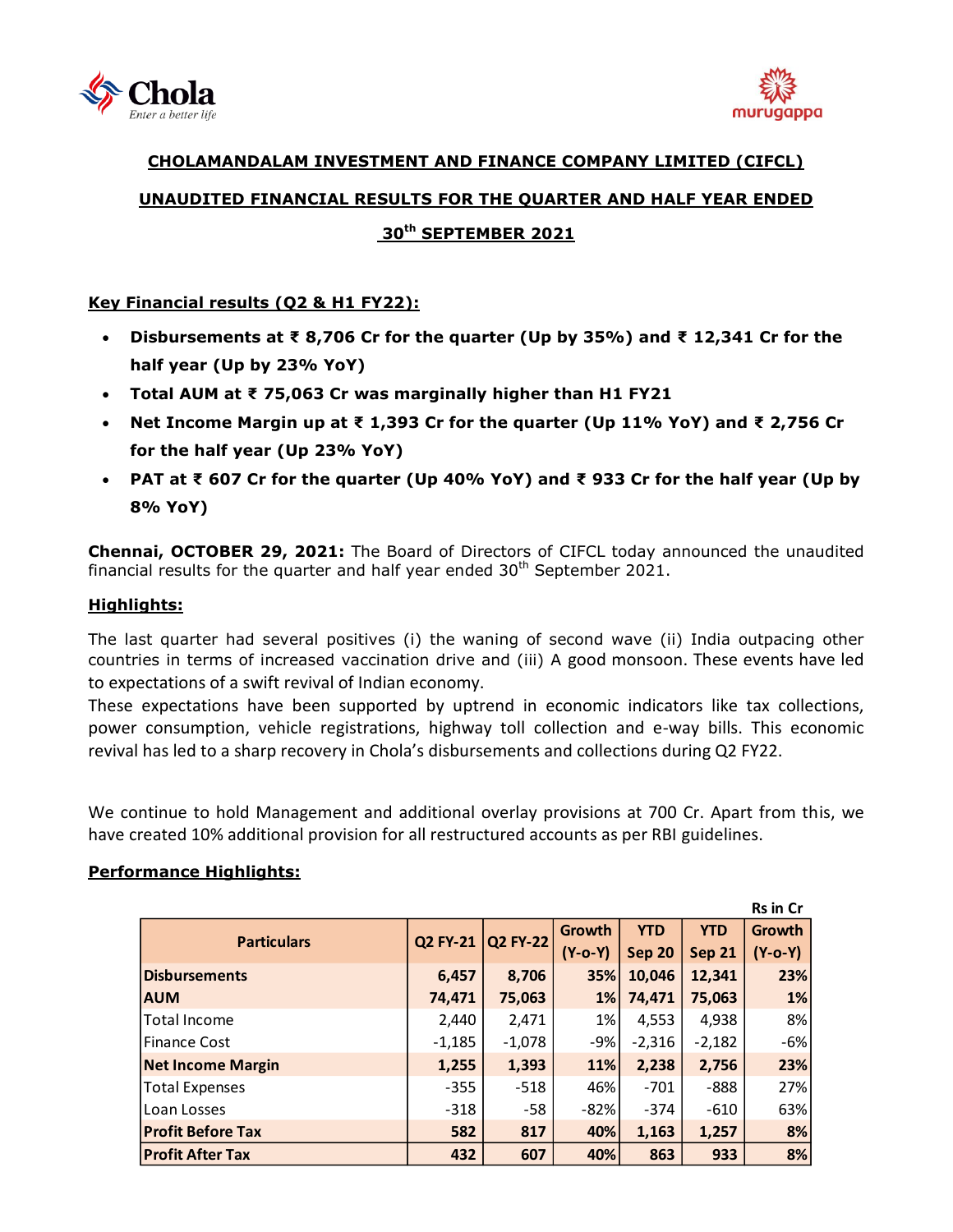



- Aggregate disbursements in Q2 FY 22 were at ₹ 8,706 Cr as against ₹ 6,457 Cr in Q2 FY 21 with a growth of 35%. Disbursements in H1 FY 22 were at ₹ 12,341 Cr as against ₹ 10,046 Cr registering the growth of 23% Y-on-Y.
- Vehicle Finance (VF) disbursements were at ₹ 6,161 Cr in Q2 FY 22 as against ₹ 4,781 Cr in Q2 FY21, growth of 29%. Disbursements in H1 FY 22, were at ₹ 9,007 Cr as against ₹ 8,012 Cr in the previous year, reporting a growth of 12% Y-o-Y.
- Loan Against Property (LAP) business disbursed ₹ 1,736 Cr in Q2 FY 22, as against ₹ 1,052 Cr in Q2 FY 21, with a good growth rate of 65%. The Disbursements in H1 FY 22 were at ₹ 2,122 Cr as against ₹ 1,171 Cr in the previous year, registering a good growth rate of 81% Y-o-Y.
- Home Loan (HL) business disbursed ₹ 494 Cr in Q2 FY 22, as against ₹ 381 Cr in Q2 FY 21. The Disbursements in H1 FY 22 were at ₹ 693 Cr as against ₹ 571 Cr in the previous year, registering a growth of 21% Y-o-Y.
- Assets under management as of 30<sup>th</sup> Sep 2021, stood at ₹ 75,063 Cr as compared to ₹ 74,471 Cr as of end Sep in FY21.
- Profits after Tax (PAT) for Q2 FY 22 were at ₹ 607 Cr compared to ₹ 432 Cr in Q2 FY 21, reporting a growth of 40%. PAT for H1 FY 22, were at ₹ 933 Cr as against ₹ 863 Cr in the same period last year registering a growth of 8%.
- PBT-ROA for Q2 FY 22 was at 4.5% and for the half year was at 3.5% as against 3.4% in half year of FY21.
- ROE for the H1 FY 22 was at 18.7 % as against 20.0% in previous year.
- The Company continues to hold a strong liquidity position with  $\bar{z}$  5,401 Cr as cash balance as at end of September 21 (including Rs 1500 Cr invested in Gsec shown under investments), with a total liquidity position of ₹ 9,800 Cr (including undrawn sanctioned lines). The ALM is comfortable with no negative cumulative mismatches across all time buckets.

#### **Asset Quality**

CIFCL asset quality as at end of September 2021, represented by Stage 3 assets stood at 6.16% with a provision coverage of 36.45%, as against 6.79% as at end of June 2021 with a provision coverage of 35.51%. The total provisions currently carried against the overall book is 4.09% as against the normal overall provision levels of 1.75% carried prior to the Covid-19 pandemic, representing more than twice the normal pre-covid provision coverage level.

Total restructuring Book (1.0 & 2.0) stood at ₹ 4,749 Cr as on September 2021 representing 6.85% of the total Book in Stage 2. Restructuring 1.0 and Restructuring 2.0 stood at 1.27% and 5.58% respectively as on September 2021.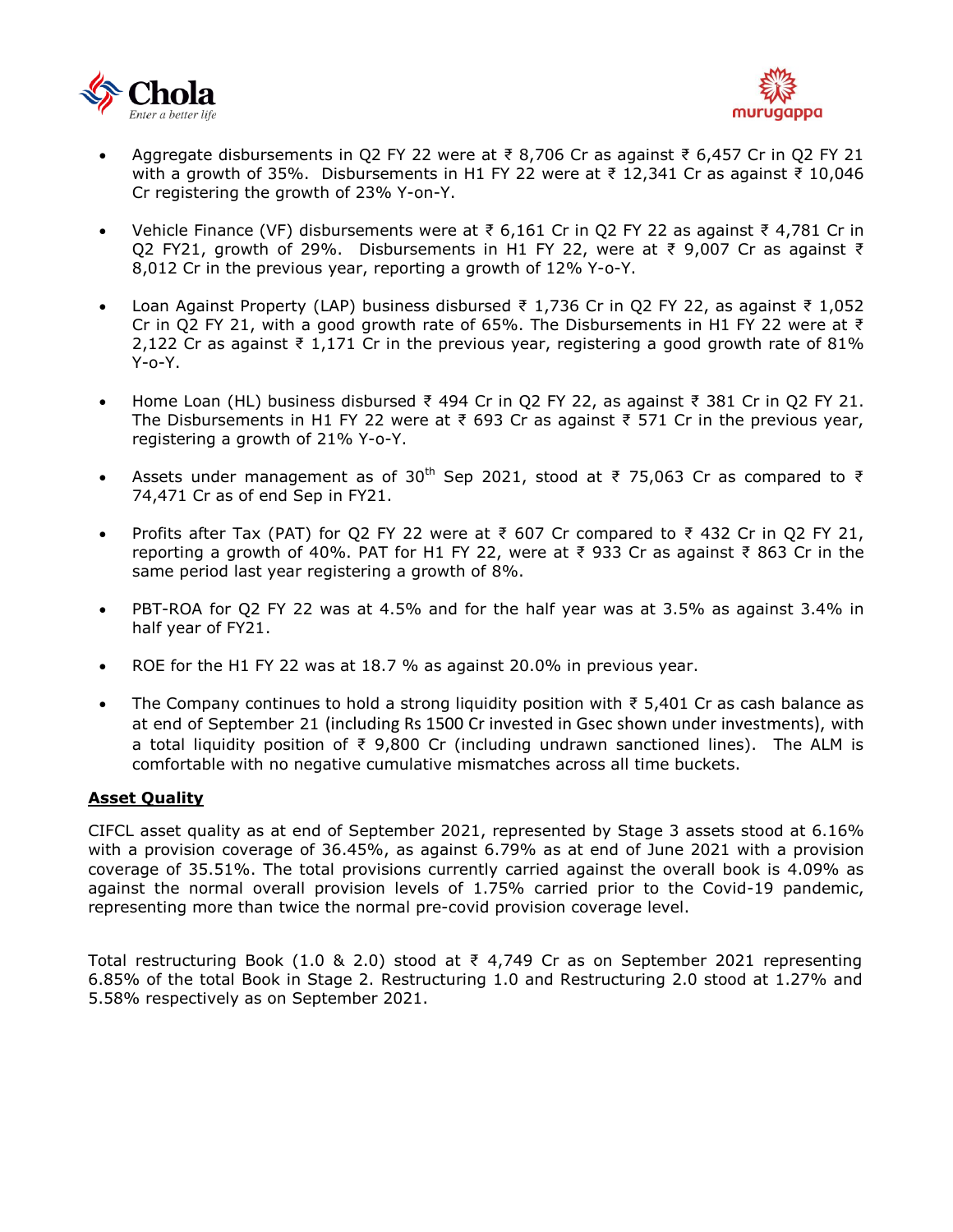



|                                      |               |               |               |               |               |               |               | Rs in Cr      |
|--------------------------------------|---------------|---------------|---------------|---------------|---------------|---------------|---------------|---------------|
|                                      | <b>Dec-19</b> | <b>Mar-20</b> | <b>Jun-20</b> | <b>Sep-20</b> | <b>Dec-20</b> | <b>Mar-21</b> | <b>Jun-21</b> | <b>Sep-21</b> |
| Gross Assets - Stage 3               | 2,024         | 2,163         | 1,996         | 1,904         | 2,486         | 2,705         | 4.545         | 4,271         |
| Stage 3 Assets to Total Gross Assets | 3.54%         | 3.80%         | 3.34%         | 2.98%         | 3.75%         | 3.96%         | 6.79%         | 6.16%         |
| <b>ECL Provisions - Stage 3</b>      | 667           | 898           | 831           | 818           | 1,082         | 1,197         | 1,614         | 1,557         |
| Coverage ratio (%) - Stage 3         | 32.95%        | 41.52%        | 41.62%        | 42.93%        | 43.52%        | 44.27%        | 35.51%        | 36.45%        |
| Gross Assets - Stage 1&2             | 55,072        | 54,762        | 57,777        | 62,041        | 63,755        | 65,579        | 62,348        | 65,083        |
| ECL Provisions - Stage 1 &2          | 391           | 625           | 607           | 871           | 963           | 1,247         | 1,313         | 1,282         |
| Coverage ratio (%) - Stage 1&2       | 0.71%         | 1.14%         | 1.05%         | 1.40%         | 1.51%         | 1.90%         | 2.11%         | 1.97%         |
| <b>Total ECL Provision</b>           | 1,058         | 1,523         | 1,437         | 1,688         | 2,045         | 2,444         | 2,926         | 2,839         |
| <b>Overall Provision Coverage</b>    | 1.85%         | 2.68%         | 2.40%         | 2.64%         | 3.09%         | 3.58%         | 4.37%         | 4.09%         |

Note: Sep-20 and Dec-20 numbers are before considering Supreme Court Interim orders, which had directed the accounts which were not declared NPA till 31-Aug-2020 shall not be declared as NPA till further orders. This is done to facilitate comparative numbers. The interim order granted stands vacated on March 23 and hence company has continued with the asset classification as per ECL model under INDAS for the quarter and year ended 31<sup>st</sup> March 2021.

Considering the Supreme Court Interim orders directions Stage 3 % for Sep-20 and Dec-20 works out to 2.75% and 2.57% respectively.

### **Capital Adequacy:**

The Capital Adequacy Ratio (CAR) of the company as on  $30<sup>th</sup>$  September 2021, was at 19.63% as against the regulatory requirement of 15%. Tier-I Capital was at 16.67%.

#### **Equity Investment in Paytail:**

In Current quarter Q2-FY22, we have made an investment of ₹ 9.75 Cr in Paytail commerce Private Limited for a holding of 16.29%.

#### **About Cholamandalam**

Cholamandalam Investment and Finance Company Limited (Chola), incorporated in 1978 as the financial services arm of the Murugappa Group. Chola commenced business as an equipment financing company and has today emerged as a comprehensive financial services provider offering vehicle finance, home loans, home equity loans, SME loans, investment advisory services, stock broking and a variety of other financial services to customers.

Chola operates from 1140 branches across India with assets under management above INR 75,000 Crores.

The mission of Chola is to enable customers enter a better life. Chola has a growing clientele of over 16 lakh happy customers across the nation. Ever since its inception and all through its growth, the company has kept a clear sight of its values. The basic tenet of these values is a strict adherence to ethics and a responsibility to all those who come within its corporate ambit - customers, shareholders, employees and society.

For more details, please visit [www.cholamandalam.com](http://www.cholamandalam.com/)